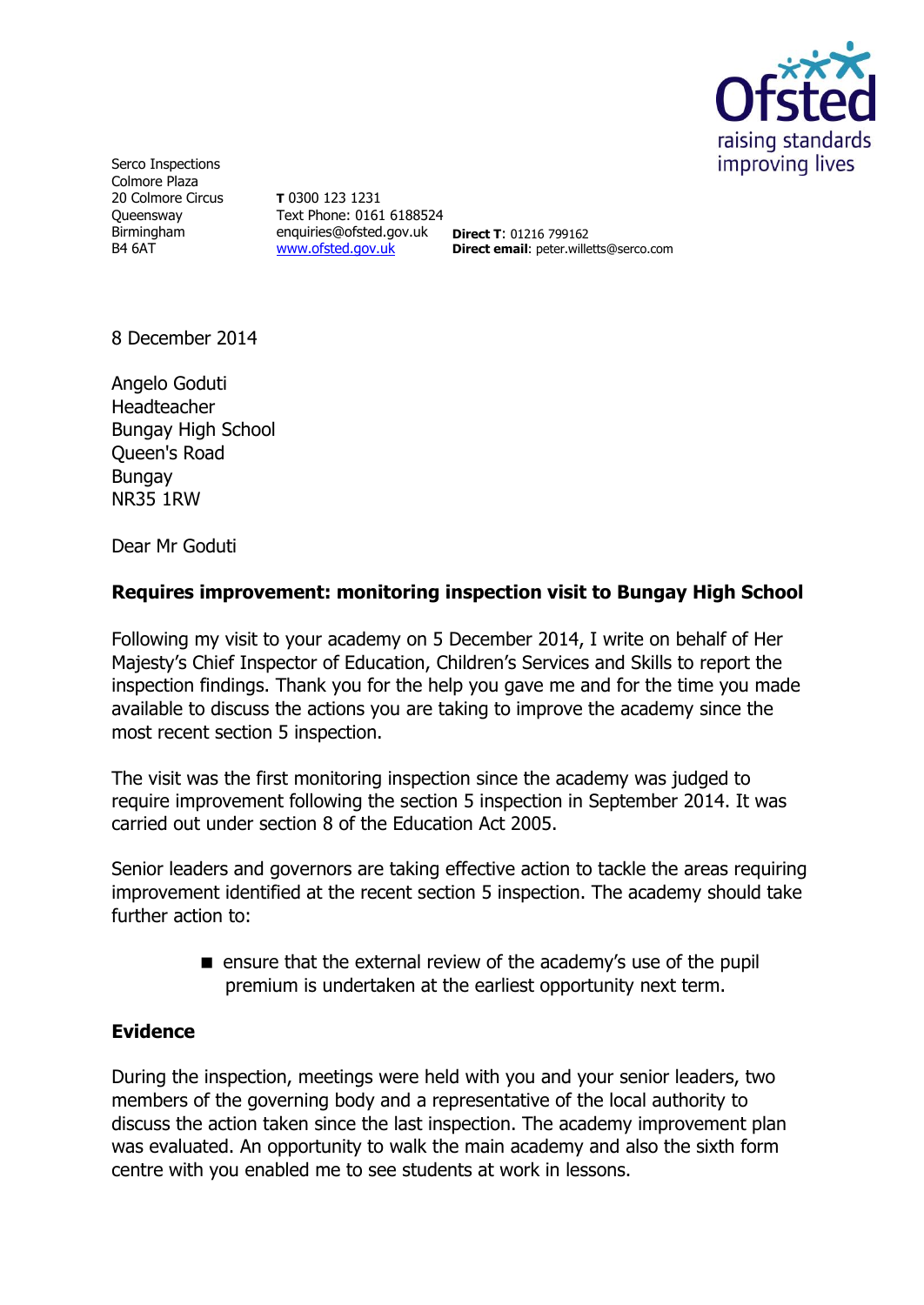

# **Context**

Staffing, the number of students and the academy's status are unchanged since the last inspection.

## **Main findings**

You have responded promptly to the issues raised in the last inspection by implementing detailed plans for improvement. These plans include challenging targets and clear timescales to enable you to regularly check whether the actions of senior leaders and staff are leading to improvement. You and your governors feel that there are no barriers preventing the academy from being judged at least good at its next inspection.

Your clear leadership is fostering a corporate willingness amongst staff to secure the necessary improvements quickly. Your senior leaders demonstrate a thorough understanding of the issues that need addressing, and their roles in driving improvements. More is expected of middle leaders. They are required to complete a rigorous self-evaluation of performance in their subjects and use this information to inform their departmental improvement plans.

Staff are being held accountable for the quality of their teaching. Systematic lesson monitoring, scrutiny of students' work and termly reviews of assessment data are confirming where the strengths and weaknesses lie. This is also providing a range of different evidence to support your views of the effectiveness of teaching. You are rightly focusing on developing teaching that is found to require improvement, so that almost all teaching is good or better by the end of 2015. Revised assessment procedures are in place to measure the progress each individual student is making against the personal targets set for them.

The same procedures have been extended into the sixth form to improve teaching and raise achievement. Expectations of students and staff are higher. Plans are in place to enable your associate headteacher to take overall responsibility for students' achievement and welfare at the sixth form centre.

You have reviewed the academy's spending of the pupil premium to increase the impact it has in in enabling your disadvantaged students to achieve equally as well as others. Teachers are expected to know these students well and prepare work suited to their ability and interests. Outside of lessons, students are given personal one-to-one mentoring and additional academic support in small groups to ensure they make the progress expected of them. Their absence is routinely monitored to make sure that they attend regularly. Tutors take responsibility for monitoring their achievement and welfare, and for liaising with their parents and carers to keep them informed of their child's progress.